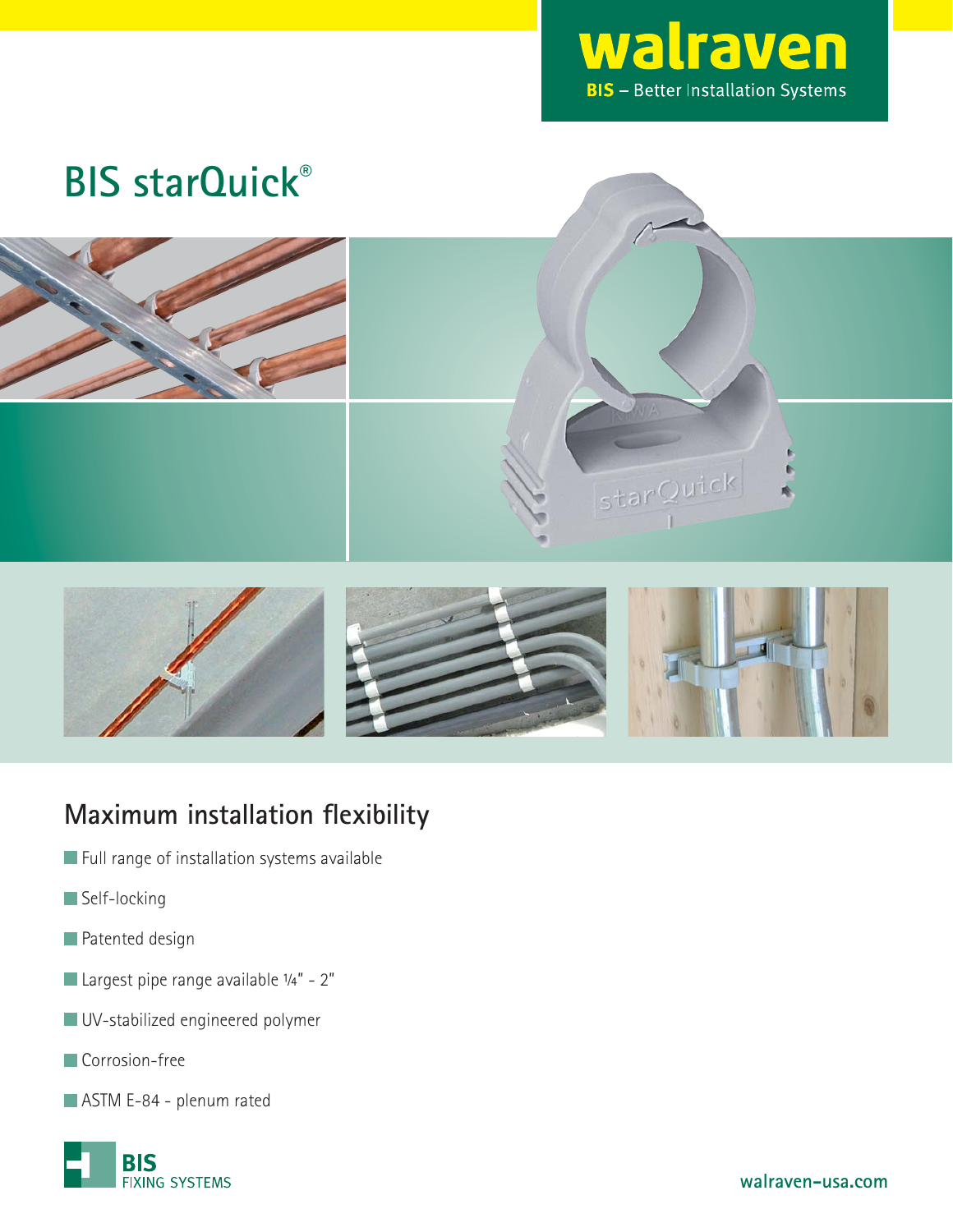

**BIS starQuick**® **Quick, easy and reliable!**

**1. Place pipe into clamp 2. Push Pipe to fix and lock** 

#### **Quick, easy and reliable!**

BIS starQuick® Clamps guarantee a reliable and time-saving pipe fixing. The BIS starQuick® Clamp is self-locking: the clamp closes when the pipe is pushed into it!

The BIS starQuick® System contains clamps for fixing all types of pipe, from 1/4" through 2" BIS starQuick® Clamps are suitable for plumbing, heating and electrical installations.

The BIS starQuick® range offers all kind of smart solutions for fixing of two or more parallel running pipes, pipe work to metal rail and pipe work to threaded rods.

#### **Features and benefits**

- clamp closes by applying pressure to the pipe
- $\blacksquare$  for full range of pipes sizes from  $\frac{1}{4}$ " 2"
- for plumbing, heating and electrical installations
- can be used in highly corrosive environments
- temperature resistance -40 °F to 200 °F
- UV stabilized
- high resistance to many chemicals
- ASTM E-84 plenum rated



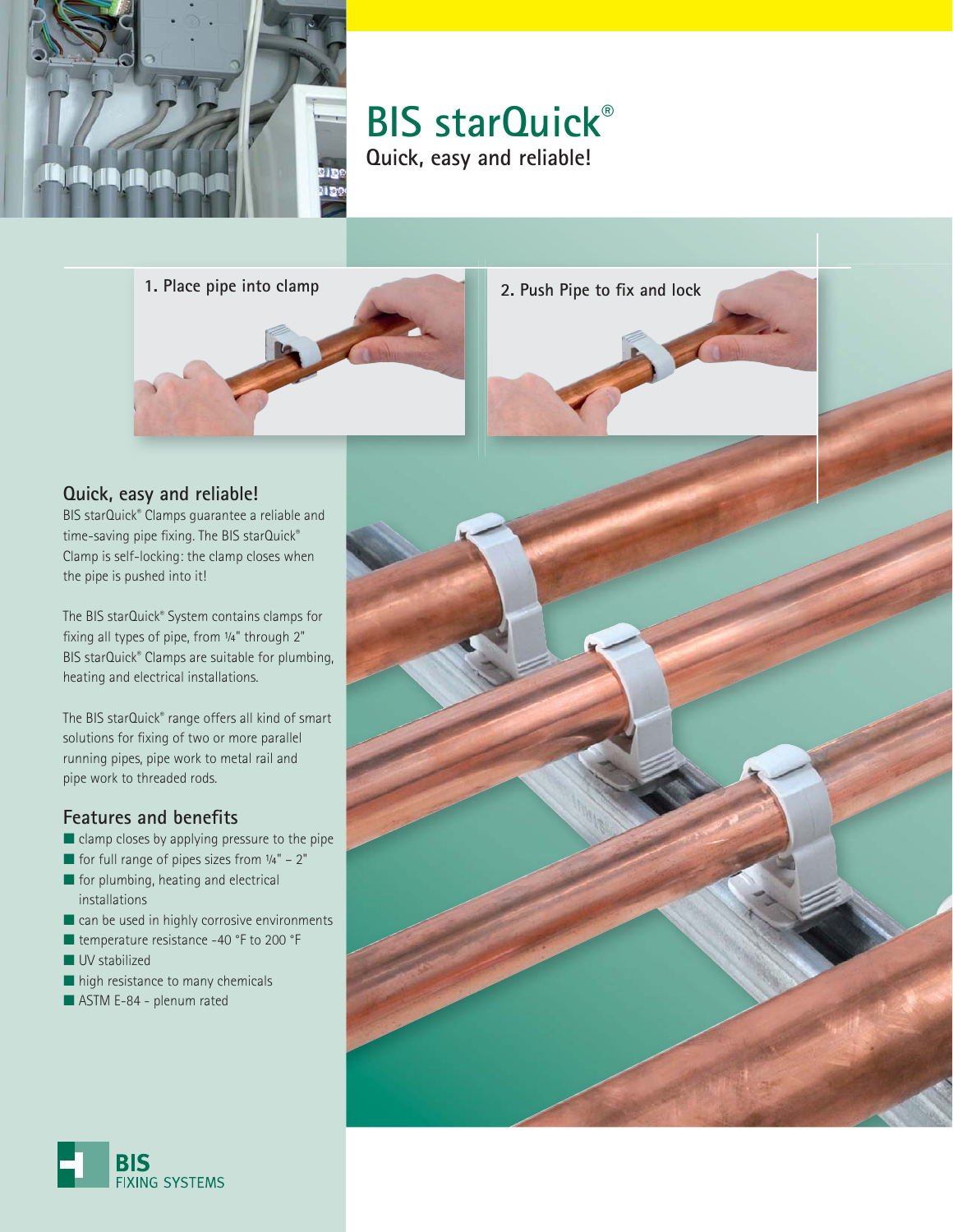

# **A complete range For all situations**

#### **Fixing of two or more pipes**

The BIS starQuick® System offers various timeand cost-saving solutions for fixing of two or more parallel pipes. It is possible to tack more than one BIS starQuick® Clamp together.





Fixing Rail Tacking Duo Bracket

Additional solutions include the BIS starQuick® Fixing Rail and BIS starQuick® Duo Bracket; the ultimate solution for paired pipe runs such as hot / cold or supply / return runs.



#### **State of the art material**

BIS starQuick® products are made from UV-stabilized polyamid PA6. This state of the art material offers a wide temperature range and has a high resistance to many chemicals. Halogen free and fully recyclable.



#### **Fixing to metal rail**

#### **BIS starQuick® Universal Rail Adaptor**

- Innovative solution for fixing BIS starQuick® Clamps to Strut or BIS RapidRail®
- Add pipe work quickly and easily to any existing installation
- Resistant to UV, aging, oil and gasoline
- No corrosion, recycable and halogen free
- For BIS starQuick® Clamp SQ-10 to SQ-51



For Strut Rail (e.g. BIS RapidStrut®



) For C-profile (e.g. BIS RapidRail®)

#### **Fixing to threaded rod**

#### **BIS starQuick® Threaded Rod Adaptor**

- $\blacksquare$  Innovative solution for fixing BIS starQuick® Clamps to threaded rod
- Add pipe work quickly and easily to any existing installation
- Resistant to UV, aging, oil and gasoline
- No corrosion, recyclable and halogen free
- For BIS starQuick® Clamp SQ-10 to SQ-51





Close adaptor and join clamp